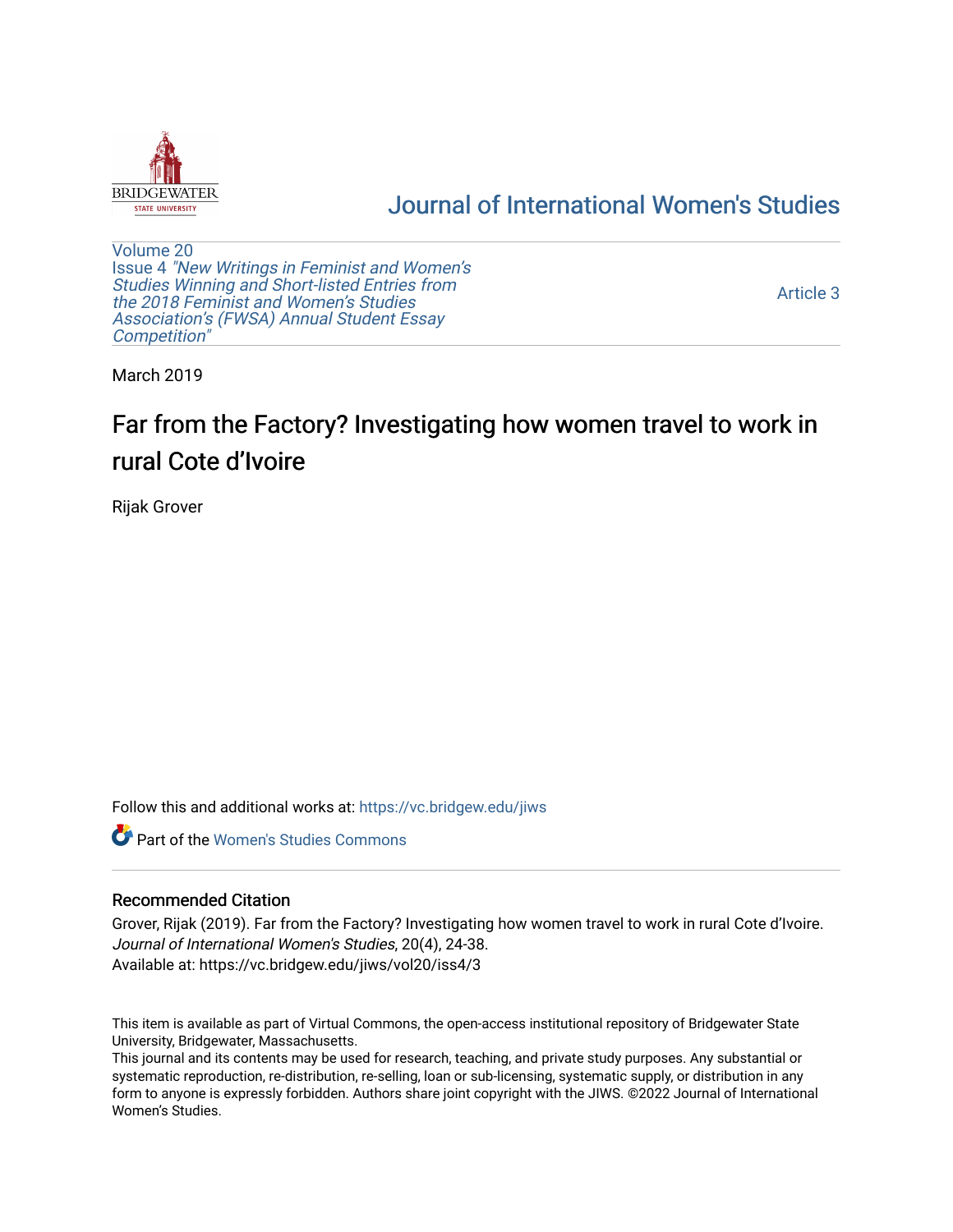#### Grover: Investigating how women travel to work in rural Cote d'Ivoire

This journal and its contents may be used for research, teaching and private study purposes. Any substantial or systematic reproduction, re-distribution, re-selling, loan or sub-licensing, systematic supply or distribution in any form to anyone is expressly forbidden. ©2019 Journal of International Women's Studies.

## Far from the Factory? Investigating how women travel to work in rural Cote d'Ivoire

By Rijak Grover<sup>1</sup>

#### Abstract

Sociologists have long argued that spatial mismatch, or costs for workers associated with the distance from home to work, determines the extensive margin of labour supply of urban areas in developed countries (Kain 1968; Wilson, 1987). But what about in rural contexts where labour supply vastly exceeds demand? Using data from fieldwork in Findon<sup>2</sup>, Cote d'Ivoire, this article examines an unexplored aspect of spatial mismatch theory, namely, its application to a rural context in the developing world. Sociological research has suggested the best way to correct spatial mismatch is by either bringing people to jobs or jobs to people. The cashew processing firms of  $CAFAC<sup>3</sup>$  have brought jobs to people by locating their factories in secondary towns and cities around Cote d'Ivoire, hiring workers from the surrounding rural areas. An estimated ninety-five percent of these workers are women. Qualitative evidence from interviews provides new insights into how far these women travel to work in an attempt to see if the spatial mismatch has been corrected by CAFAC. Policymakers and private sector actors are urged to take into account the spatial-determinants of work-related arrangements when creating more, and better, agroprocessing jobs for women in rural areas.

Keywords: West Africa, female employment, spatial mismatch, Cote d'Ivoire, rural women

#### Introduction

l

Due to rapid urbanisation across Africa, workers are leaving rural areas in search of jobs in cities. Urbanisation rates in Africa are expected to double in the next few decades, from 36 percent in 2010 to 60 percent by 2050 (AfDB,  $2012$ )<sup>4</sup>. This leads to urgent questions about available economic opportunities for rural workers and the distances they travel to access jobs. Off-farm employment opportunities such as formal jobs in labour-intensive agro-processing may offer remunerative low-skill alternatives to subsistence farming in rural areas. Research by Adam et al. (2016) in Tanzania shows how movement of rural workers out of quasi-subsistence agriculture into higher-productivity jobs in other sectors and locations resulted in welfare gains for households. Though more jobs – and more research on the quality of these jobs – is needed, with a special eye towards the gendered aspects of these urbanisation trends across Africa.

Efforts have been made by multilateral institutions and local statistical agencies across Africa to capture sex-disaggregated survey data. But rural women in developing countries are often

<sup>1</sup> Rijak Grover is currently a PhD candidate in Sociology at the University of Cambridge. Her research looks at women's employment along agricultural value chains in Benin, West Africa. Previously, she worked for 5 years at the World Bank and the U.N. advising governments on how to create more – and better jobs – for vulnerable workers such as women and youth.

<sup>2</sup> Name of town has been changed.

<sup>&</sup>lt;sup>3</sup> Name of company has been changed.

<sup>&</sup>lt;sup>4</sup> No doubt part of this will be due to in-situ population growth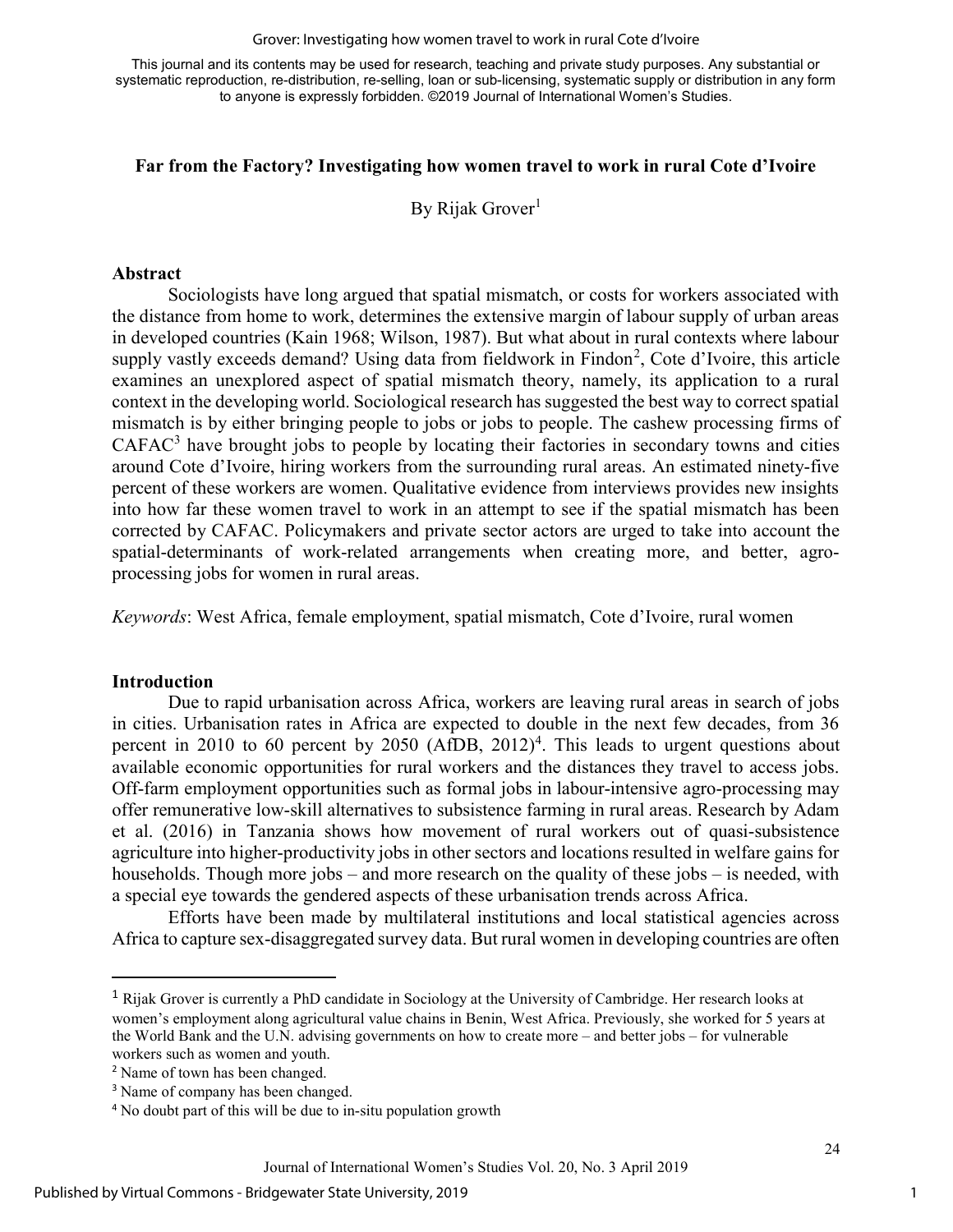invisible in policy discussions due to paucity of qualitative data from the field. This research intends to fill this gap in qualitative data by looking specifically at how women workers differ in their ability to overcome social and spatial constraints to access formal jobs in rural areas.

The aim of this article is threefold. Firstly, this research aims to better understand the lived experiences of rural female workers beyond labour market data. Secondly, it hopes to investigate the extent of the 'spatial mismatch', or the costs workers incur (in terms of time, money, and personal safety) due to distance between their homes and their workplace and how this interacts with other constraints. This research takes a case study approach using data from fieldwork in Findon<sup>5</sup>, Cote d'Ivoire where the cashew processing firms of CAFAC<sup>6</sup> have brought jobs to people by locating one of their seven factories, hiring workers from the surrounding rural areas. Thirdly, the article seeks to understand if CAFAC have been successful in using one solution to address spatial mismatch, that is 'bringing jobs to people' and reducing costs associated with distance to work by locating their factories close to rural women workers and employing them in formal wage work for the first time in their lives.

### Spatial mismatch theory may offer an explanation and solutions

The 'spatial mismatch hypothesis' was originally conceived by John F. Kain (1968) in his paper "Housing Segregation, Negro Employment, and Metropolitan Decentralization". The theory is understood as the broad set of geographical barriers to employment for racially disadvantaged and vulnerable workers in urban areas. 'Spatial mismatch' refers to the cost workers bear due to the distance between home and work, or available economic activities. The basic underlying premise is that for the working poor, geography matters. I argue that geography matters not only for the urban poor in developed countries like the U.S. (Kasarda, 1985; Wilson, 1987) but for rural workers in developing countries, too.

Taking inspiration from the work of Preston and McLafferty (1999), this article defines spatial mismatch as "the geographical barriers to employment for rural women workers in Cote d'Ivoire". Not being physically close to available jobs, particularly high-value added activities in manufacturing (as the economy undergoes structural transformation), is said to reduce employment opportunities for workers who are already disadvantaged by employer discrimination and low levels of education (ibid.). Distance to work can further disincentivise vulnerable workers when compounded with commuting difficulties (Houston, 2001; Ihlanfeldt and Sjoquist, 1990) or lack of access to information about job opportunities (Ihlanfeldt and Sjoquist, 1998; Hellerstein, et al., 2008). In general, effects of the mismatch lead either to unemployment or low-waged, unskilled, residentially isolated workforces as discussed by Gobillion, et al. (2007). To study the extent of these effects on vulnerable workers, it is critical to consider the experiences of rural woman in developing countries who are arguably among the most disadvantaged workers in the world and who face a variety of constraints to labour force participation.

#### Constraints to women's employment

Work on spatial mismatch theory by Kain (1968) and Kasarda (1985) has recognised that space is connected to, and embedded in, social structures, cultural realities and labour market processes. In this way we can see how spatial constraints interact with other barriers working

l

<sup>&</sup>lt;sup>5</sup> Name of town has been changed.

<sup>&</sup>lt;sup>6</sup> Name of company has been changed.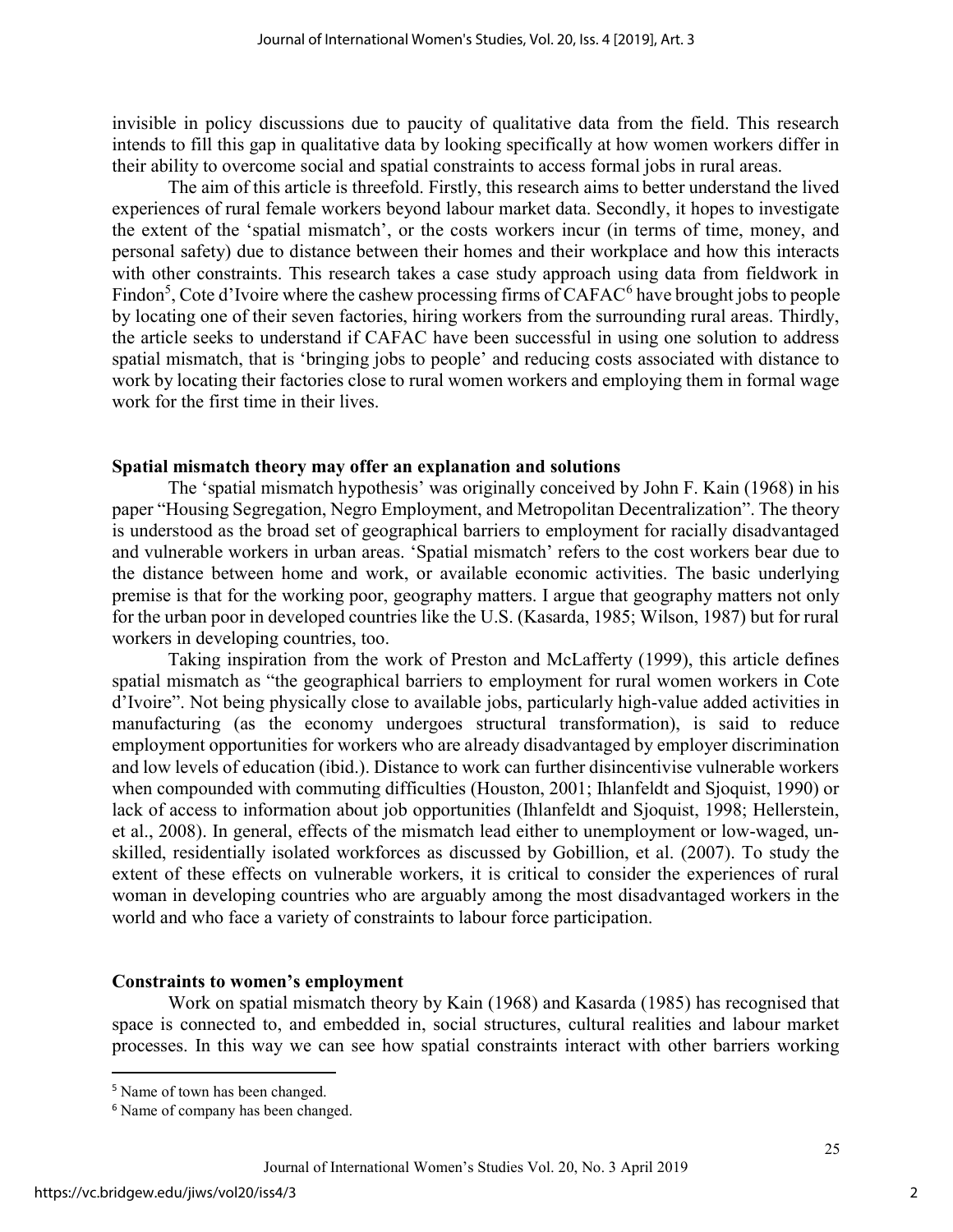women may face. Work by Kluggman and Twigg (2015) provides a good review of the literature on barriers to formal employment for women in developing countries which may include age, geographical location, culture, access to finance and markets, number of children (dependency ratios), household composition and size, and gender of household head. Women in developing countries face physical as well as non-physical constraints when entering the formal labour force (please see Table 1). The physical constraint of distance, which has not received enough attention by scholars thus far, is at the heart of this discussion.

| <b>Constraints</b>               | $\rightarrow$ Limited access to   |
|----------------------------------|-----------------------------------|
| Non-physical                     |                                   |
| 1. Legislative                   | Markets<br>$\blacksquare$         |
| 2. Cultural                      | <b>Financial services</b>         |
| 3. Education/skills              | Land and assets<br>$\overline{a}$ |
| 4. Family duties                 | Jobs<br>$\blacksquare$            |
| 5. Access to finance and capital |                                   |
| Physical                         |                                   |
| Distance<br>6.                   |                                   |
| Manual labour                    |                                   |

Table 1: Constraints to women's access to economic activities and inputs

Source: Author's own illustration

Legislative constraints directly affect levels of female labour force participation in Cote d'Ivoire, due to restrictions on working hours and the types of industries women can work in (Hallward-Driemeier and Hasan, 2012). According to the Women, Business and the Law database (2016), Cote d'Ivoire has five legal differentiations in the treatment of women and men. Examples can be found in the Civil Code of Cote d'Ivoire (1964) which dictates that men should hold the status of 'head of the family' (Article 58) and have the right to decide what happens to marital property (Article 81). Article 67 says women can only be employed if such work does not clash with 'the interests of the family'. Even with such legal restrictions, Cote d'Ivoire has been recognised in the literature as making great advances in its post-civil war reconstruction period by creating entry points for increased women's participation in a shifting socio-political landscape (Croke and Smith, 2013).<sup>7</sup>

# The Ivorian context

l

In reality, these constraints affect each woman differently and they often change over her lifetime depending on her age and level of education. One constraint that is true for most women is the lack of available jobs in the economy. Cote d'Ivoire's overall macro-economic environment is characterised by job-scarcity. The National Employment Strategy of Cote d'Ivoire (République

Journal of International Women's Studies Vol. 20, No. 3 April 2019

<sup>7</sup> Even if laws are important in equalising access to rights, they are only directly relevant to waged employees, who are a very small minority of working women or men in Cote d'Ivoire. Despite their limitations in practice, progressive laws do represent an important step forward and may translate into societal shifts and behavioural change.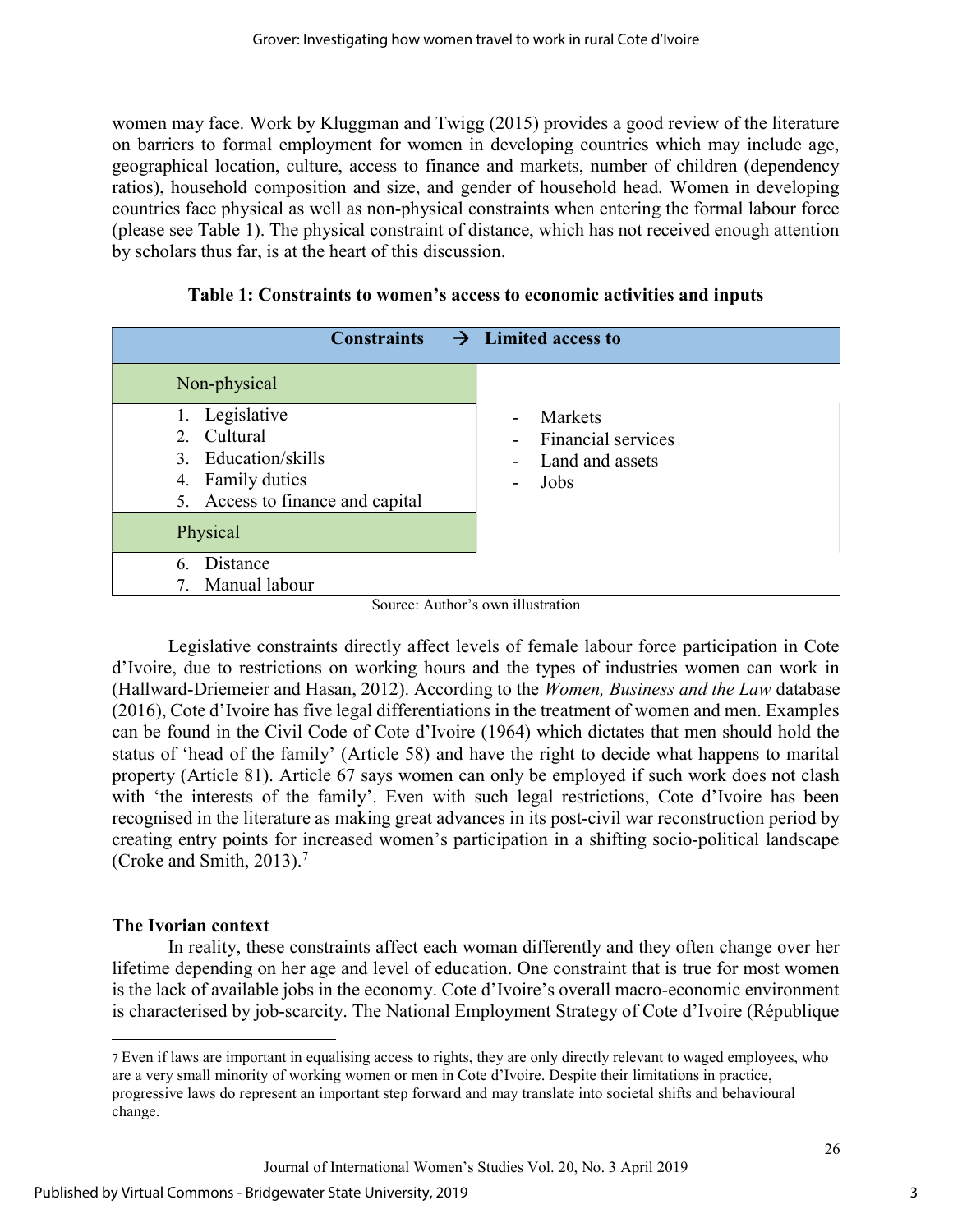la de Côte d'Ivoire, 2012) acknowledges the broad scope of employment challenges, including agricultural and non-agricultural self-employment in the informal sector where most people are employed. These jobs are typically characterised by relatively low-productivity and earnings. However, there is lively academic debate on this by scholars like La Porta and Schleifer (2011) and Rodrik (2014) who associate low productivity and low product quality to informal firms, while others like Mbaye et al. (2014) recognise there are real barriers to securing better protected, more productive jobs and therefore work to provide realistic policy prescriptions (Fields, 2014). In Cote d'Ivoire, the issues of reducing unemployment and creating jobs have not been adequately addressed at the national level, though it is clear that growing the modern wage sector is necessary in the long term (Premand, 2017).

A modern wage sector means diversifying economic activity sectorally and spatially. There is interest by policymakers to promote the development of secondary towns and cities outside of the economic capital of Abidjan on the Atlantic coast. The cashew processing factories of CAFAC were chosen as a case study for this research because they have located their seven factories in secondary towns and cities around Cote d'Ivoire, hiring workers from the surrounding rural areas. During interviews, women expressed the sentiment of not having other alternative employment opportunities by using the phrase "il n'y a rien" (there's nothing to do/no opportunities for us). Yannick at the local employment agency in Findon confirmed that the CAFAC was the major formal employer in the town, and that he and his team spend all their time recruiting for the factory. Felicite also said 'il n'y a rien" but later in the interview said "c'est meilleur de rien"/ "atleast it is better than nothing". This theme was very prominent in many interviews:

"il y a plus d'autres choses a faire"/ there's nothing else to do - Marcie

"y a rien"/there is nothing - Hannah

"y a rien a faire/there is nothing to  $do$  – Celine"

"il y a rien a faire"/there is nothing to  $do - Alice$ 

Official unemployment rates are relatively low in Cote d'Ivoire (6.7 percent of the total workforce as of February 2014), which is quite characteristic of low-income countries with a large proportion of working poor. More illustrative markers of the Ivorian labour market are the high rates of under-employment (from earnings, not hours worked) and self-employment (47.5 percent of the workforce) (Premand, 2017). As in many other parts of sub-Saharan Africa, such rates are alarming due to demographic pressures that will require rapid absorption of young workers into the labour market over the coming decades. Current rates of job creation are struggling to keep pace with population growth, and country officials are looking for innovative ways to boost job creation levels – especially in rural areas. As such, the theory of 'spatial mismatch' (bringing jobs to people) is being explored in this article as a potential way to boost low employment levels in disadvantaged areas by bringing workers to jobs, or jobs to workers (Gobillion et al., 2007).

This article focuses on the cashew sector, even though Cote d'Ivoire's economy is dominated by cocoa as the largest producer and exporter of cocoa in the world. The untold story is that Cote d'Ivoire is also the world's largest producer of cashews per capita, and the world's fourth largest overall, yet less than 10 percent of Cote d'Ivoire's production is processed domestically (FAO, 2012). The remaining 90 percent is exported raw for processing overseas (mainly to Vietnam and India). This means the country, and the local workers, lose out on the gains from value-addition that happens overseas. The context of the Ivorian cashew processing

4

<sup>&</sup>quot;t'as pas l'opportunite"/you don't have any other opportunities - Sylvie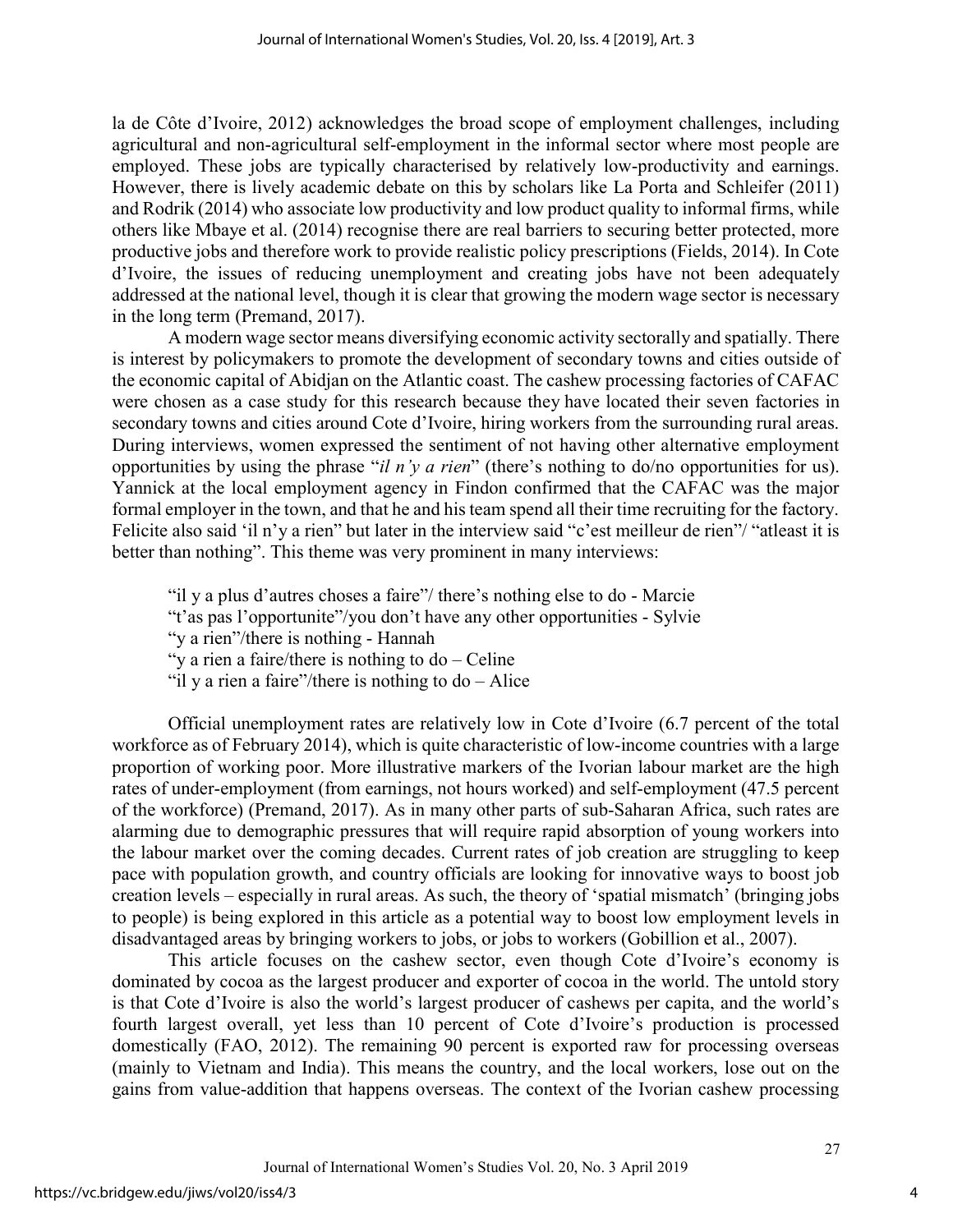sector is important to mention because in Cote d'Ivoire it is a national development priority to increase the share of cashew crop processed domestically, making this research particularly pertinent and relevant.<sup>8</sup>

# Why labour force participation matters for rural women in low-income settings

A large number of academic studies have provided empirical evidence from rigorous evaluations to illustrate the positive effects of boosting female labour force participation in developing countries. Increasing female labour force participation has been shown to advance macro-economic development (Carter and Barrett, 2006; Doss, 2002), reduce poverty levels (Duflo, 2012; Breza, 2005; Agarwal, 1997), and increase welfare maximisation for the household (Udry, 1995).

Questions about boosting labour force participation are inextricably connected to efforts to reduce poverty at the household level. Sixty-thousand people living in poverty were interviewed for the Voices of the Poor report (World Bank, 2000). These workers, from all over the world, identified jobs as their pathway out of poverty. A study in Turkey that economically modelled a slight rise in female labour force participation from 23 to 29 percent found that it could help reduce poverty by 15 percent if women took full-time positions, or eight percent if they had part-time jobs (Turkey's State Planning Organization, 2009). Such significant effects on poverty reduction are due in part to the redistribution of labour income by women workers. For example, Borges (2007) found that globally female-headed households reinvest as much as 90 percent of their income into their families compared to 30 to 40 percent contributed by men. Other studies have found women's economic empowerment within families increases women's access to assets (Guyer, 1997) and impacts child nutrition and education levels (ILO, 2009), potentially forming a virtuous cycle of poverty alleviation.

It is not that women are economically inactive. Globally, the majority of women do work informally in household or small enterprises.<sup>9</sup> According UN Women (2019) the share of women in informal employment in developing countries was 4.6 percentage points higher than that of men, when including agricultural workers. However, for the purposes of our discussion it is important to acknowledge that the formal gender employment gap is quite large.<sup>10</sup> Women comprise half of the world's population but make up only 40.9 percent of the formal global labour market (IFC, 2013). This means that almost half of women's productive potential is not accounted for in the formal labour market, compared to only 22 percent of men's labour not utilised (ILO, 2010), which directly affects economic growth and social equity.

Women in Cote d'Ivoire may benefit from new opportunities as the country takes initial steps up the value chain in export crops like cashew. According to CAFAC records, an estimated ninety-five percent of these workers are women. Looking to the future, there is great potential in agro-processing in the cashew sector, especially for women who have traditionally been excluded from cash crop cultivation for cultural reasons. There does not seem to be the same stigma for

l

5

<sup>8</sup> Côte d'Ivoire's National Development Plan (NDP) focuses on a number of sectors with high value-added potential, among which cashew figures prominently. Explicitly, the government target is to increase the share of the cashew harvest processed domestically to 100 per cent.

<sup>&</sup>lt;sup>9</sup>. The International Labour Organization (ILO) generally defines 'informality' by firm size and lack of legal registration, effectively confining their sample to household and small enterprises.

<sup>&</sup>lt;sup>10</sup> For our purposes, the scope is restricted to employment in the formal sector, though there is extensive literature on the working poor in Africa who are informal workers in agriculture; up to 82 percent according to Beegle, et al. (2016).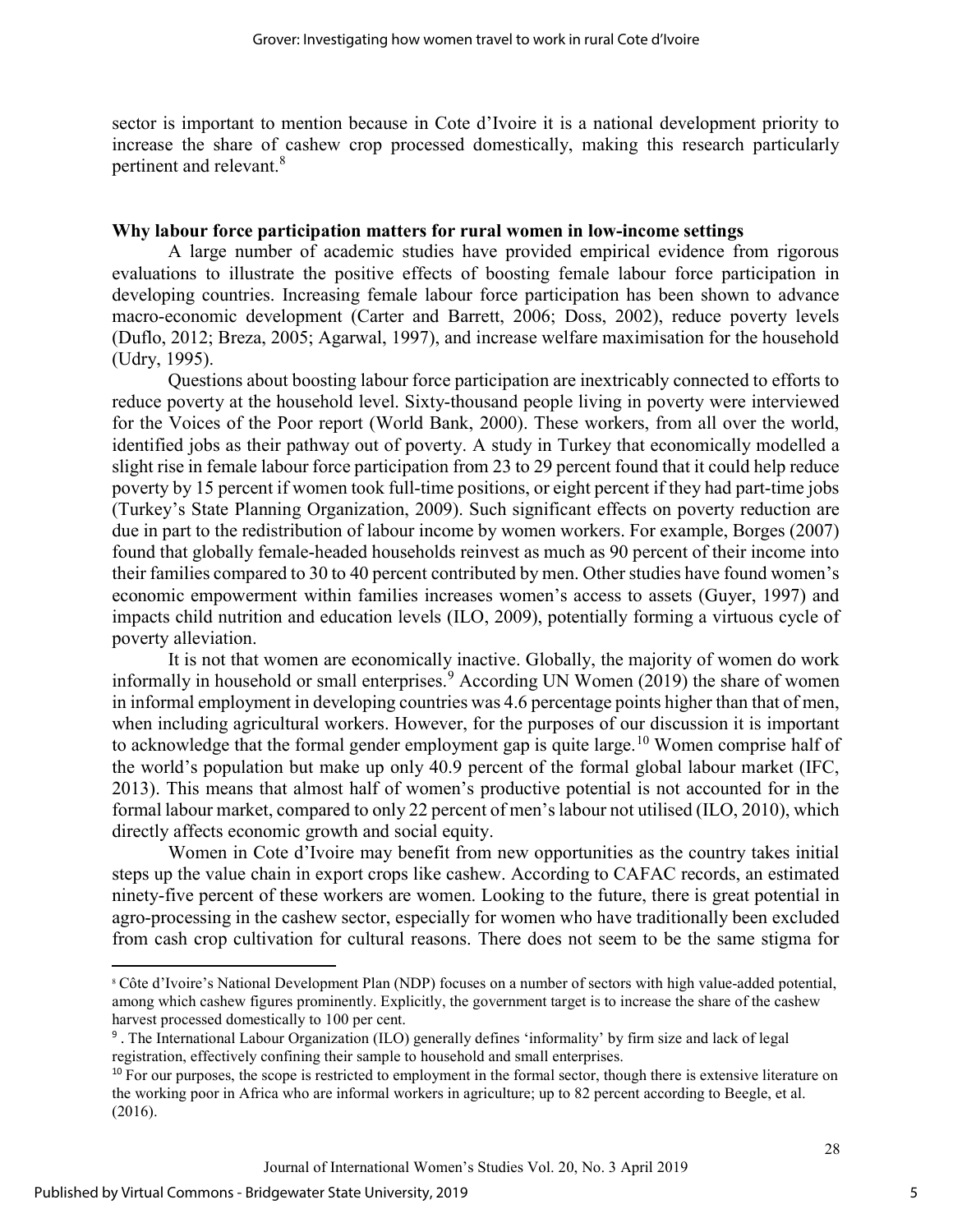women's employment further up the value chain as agro-processors for work inside a factory rather than hard labour on a farm. Private companies are only just beginning to take advantage of the potential of setting up processing plants in Cote d'Ivoire. These formal jobs have less gender 'cultural baggage' and agro-processing firms have shown an increasing demand for female employees (World Bank, 2015). Yannick, the head of the local employment agency who recruits women for the factory, told me female employment rates in these factories was high because "women peel the cashews more delicately than men". Whole cashew nuts peeled by hand are sold on the international market at a higher price per kilogram than pieces of cashews that have been damaged during processing.

In this way, cashew processing can be seen an example of how higher value-added economic opportunities for rural women in secondary towns may have the potential to create systemic change at both the macro and micro level: from sector-specific GDP growth<sup>11</sup>, increased firm productivity and improved wellbeing in the community and household. However, most importantly perhaps, are the potential empowerment effects for women workers themselves.

#### Data collection in rural Cote d'Ivoire

Access to women workers was dependent on having local contacts in Findon. I was able to establish a relationship of trust with respondents because I had been 'adopted' by a local family who were well-respected in the community. Many hours were spent on their family compound sitting under the shade and greeting passersby. Word spread quickly in the town that I was visiting from a university in England and I was interested in talking to factory workers.

In terms of selecting a sample, employed women were chosen for the study in order to measure whether the spatial mismatch had been corrected in rural areas, and to see how far they travelled to get to work. The importance of distance to work is explored through qualitative interviews with two trait categories of employed workers: employed women who live close to the factory and those who live far away. Semi-structured interviews were conducted with a sample of workers (n= 11) who work in peeling and grading tasks in in the CAFAC factory, which employs a total of 593 workers in Findon.

This research used snowball sampling to identify respondents, taking inspiration from Atkinson and Flint (2001) who used this methodology to access hard-to-reach populations when looking at spatial distribution and individual experiences of social exclusion. This approach identifies subjects who then refer researchers to other respondents (Vogt, 1999). The factory workers were considered a hard-to-reach population due to the sensitivity of talking about their work on factory premises. The shifts at CAFAC are from 6 AM to 2 PM with an hour-long lunch break and from 2 PM to 10 PM with an hour-long dinner break. It was not clear whether workers commute together in groups or alone, but given that it is shift-work, it is unlikely that the same groups of workers go to work together regularly.

I met workers in the garden across from the factory during their lunch break, and asked those workers to refer me to colleagues who lived both far and close to the factory in order to capture two trait categories of interviewed workers. In addition, I also interviewed women who did not work in the factory ( $n=7$ ) and men from the factory and the local community ( $n=4$ ) in order to build a wider contextual framework in which I could situate my research. Fieldwork was conducted during two rounds: from  $8 - 11$  December, 2016, when I visited Findon for the first

l

6

<sup>&</sup>lt;sup>11</sup> The extent to which a sector of the economy contributes to the country's Gross Domestic Product (GDP) which is the total value of goods produced and services provided in a country during one year.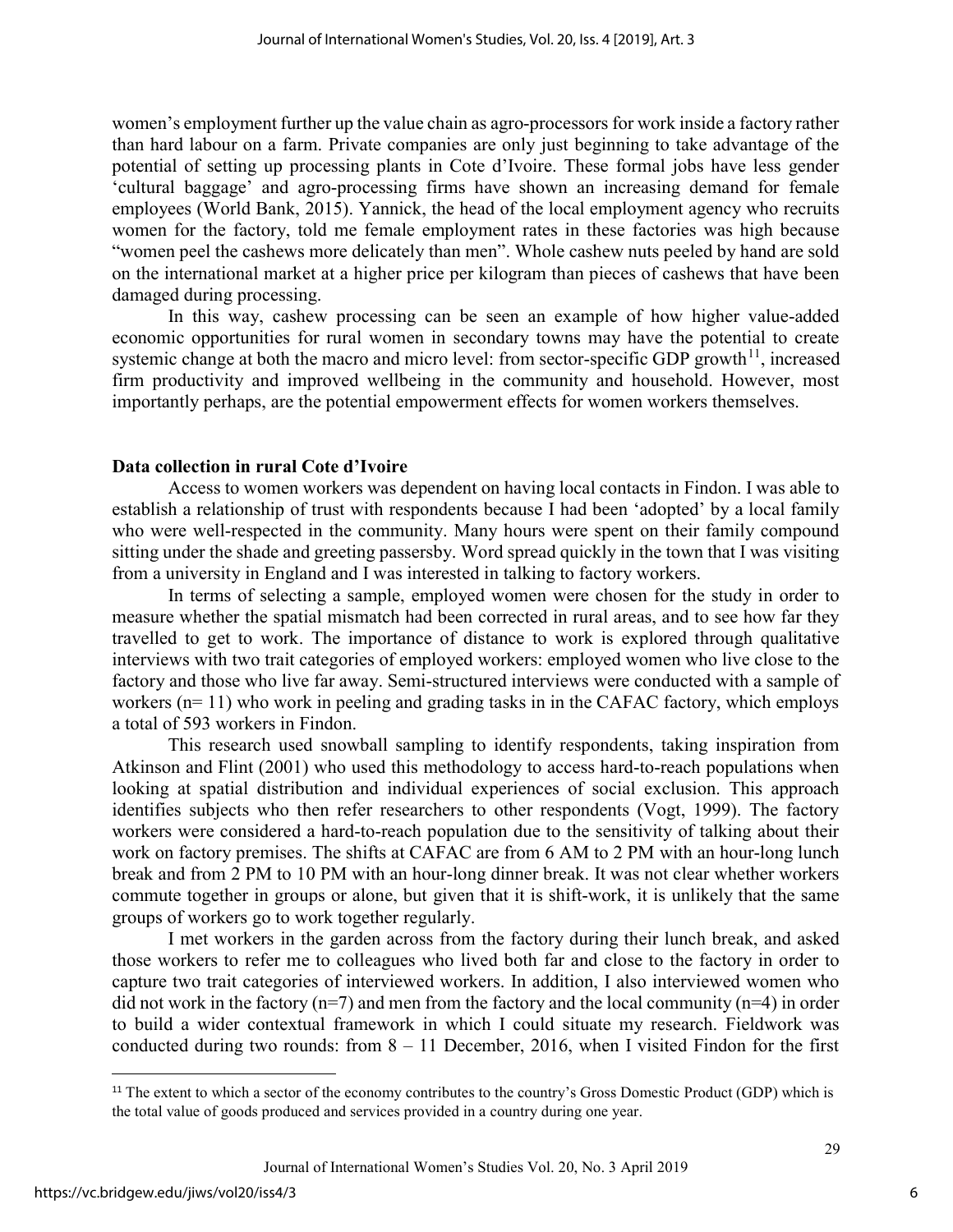time to deduce the research feasibility, and again from 28 March – 7 April, 2017 when I conducted interviews in French which were recorded by hand in a notebook, and as voice notes on an iPhone. Environmental variables affected my productivity: with temperatures reaching nearly 45°C it was only possible to conduct interviews for a few hours a day.

# How far from the factory?

Eight of the interviewed workers from both factory sites reported that they walk to work. Three women take taxis occasionally, such as Marcie,<sup>12</sup> who reported taking taxis at night. The distribution of time travelled from home to work ranges from 5 minutes to 45 minutes, with an average travel time of 21 minutes. Workers also told me it was difficult to give an average because sometimes they slow down or speed up when walking to work, which highlighted the value of qualitative data as this is a variability margin that cannot be captured in large-scale quantitative survey data.

When asked the binary question (yes/no) of whether distance is a constraint to their labour force participation, all interviewed workers  $(n=11)$  said that distance is not a constraint for them to do formal work in the factory. After six interviews, or saturation, I rephrased the question slightly to ask whether the location of the factory played a role in whether they could work or not – both categories of women (those who lived far and those who live close) said it was not.<sup>13</sup>

How far are these women willing to travel to work? The limit for one-way trips by foot was 4 km  $(n=1)$  or 5 km  $(n=3)$  with one worker giving a range of 5-7 km. Two respondents gave me the distance in time and said their limit would be 1.5 to 2 hours. This illustrates how factory workers perceive their commute, in either distance travelled or time spent. Respondents mentioned that 5 km is approximately the same distance that women from the neighbouring village travel every Wednesday to come to the market and sell their products. This was an interesting comparison for them to make, as market women only make the journey once a week but often carry heavy loads back and forth to neighbouring villages around Findon.

When Claude, a manager at the cashew factory, was asked what he expected the limit might be for workers he said 5 km, and when Yannick, the head of the local employment agency, was asked he said 3.5 km. I asked them this question in order to triangulate the data I was receiving from factory workers, and it provides some insight into how men in the community perceive women workers. Claude's response was in the same range as workers and Yannick's was much lower, indicating that he may not be aware of worker realities as Claude who works in the factory and speaks with workers regularly. In interviews with Claude he recognised that women worked long hours at the factory and that they often left their children at home; he said the education of the children was a woman's responsibility. Yannick mentioned there were more candidates than available jobs because it was the only formal employment available to them in the town.

Five interviewed workers expressed willingness to travel more than four times longer than their current average travel time for Findon. This could be due to a scarcity of jobs, as workers kept repeating to me "il n'ya rien a faire" ("there's nothing here to do"). Women acknowledged that there are costs (time and money) to traveling longer distances but appeared willing to spend the time if there was an opportunity to earn income, as long as the transport costs were not so high

-

<sup>&</sup>lt;sup>12</sup> All worker names have been changed for confidentiality.

 $13$  By virtue of already working at the factory, these are women have either (i) not faced the barrier of distance or (ii) have overcome distance as a constraint. However, it was still possible that workers would express unwillingness to travel long distances.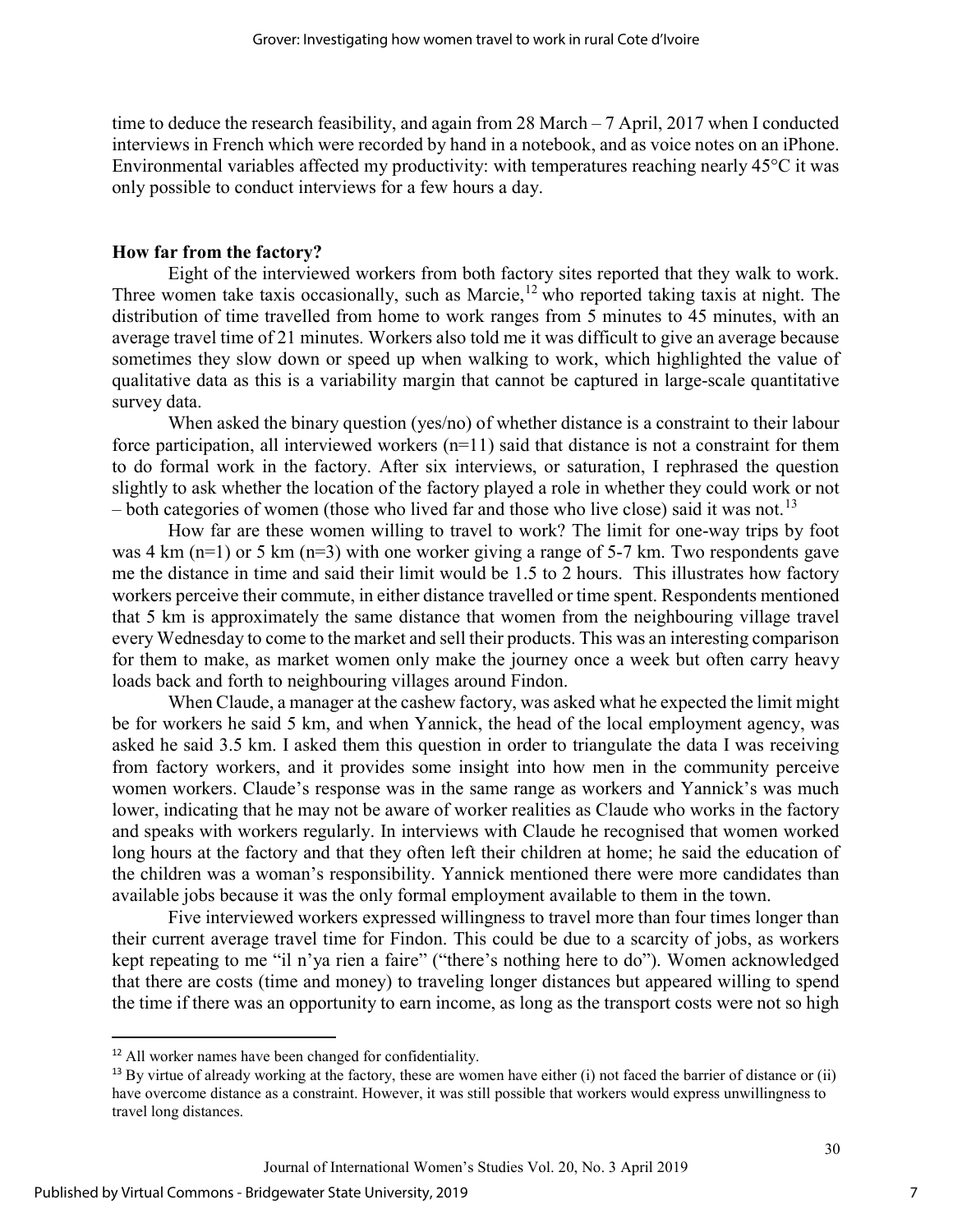as to substantially subtract from her daily earnings. Sylvie, for example, said that if the factory was far away from her home she could not spend the majority of her income traveling to work – there would be hardly anything left to spend on herself and her family. This illustrates a type of costbenefit analysis on the part of the worker, and highlights a very important point: even if they are very eager to work there may be a point where work becomes more expensive than staying at home.

To this end, I also asked about how much they would be willing to spend on transportation to work. For Mathilde, the monetary limit was 600 FCFA (USD\$1) on transport a day "in order to go home with some money in your pocket". Rose said that the limit would be 400 FCFA (USD\$0.70) a day on transport given her wage of 35,000 FCFA (USD\$60) for two weeks. Alice also said 200 FCFA (USD\$0.35) for a one-way trip. Jacqui said that a 400 FCFA (USD\$0.70) round-trip was the amount she was willing to spend but because she was able to get a discount from a taxi driver for being a regular customer she usually spends 150 FCFA (USD\$0.30) to go home. This is not a lot of money for a multinational like CAFAC, and yet these calculations factor into the daily lives of its workers.

Not all workers were able to give a limit of what they were willing to pay in FCFA. Some workers talked about the distance to work not in terms of money, but in terms of safety. Felicite mentioned it is unsafe to take a taxi at night, when the last shift at the factory finishes at 10 PM. In terms of safety, a former worker, Cindy, told me that she knew of women who had been assaulted on the way to work in the morning.

Workers said they would be willing to travel by bus or taxi for two or even three hours each way if the cost for such transport was provided. Colette said she would travel to work on a bus for free for up to four hours a day, and Rose reported she would travel on a bus for three to four hours one-way (six to eight hours spent travelling per day to work). Women workers in Findon expressed their desire to work as a symptom of the necessity to do so – reflecting a heightened need in a context of extremely limited availability of formal jobs. Rose emphasised the binding nature of the limited employment choices available to her as a false kind of autonomy to choose: "C'est pas un choix, mais c'est un choix" (it is not a choice, but it is a choice). This may reflect how workers feel it is a false choice due to lack of other available job opportunities.

### Distance to work as one of many constraints for rural women

By virtue of being employed at the factory, women workers in the CAFAC cashew factory have already overcome many unique combinations of constraints. So perhaps it is not a question of constraints, but eagerness to work despite the obstacles? In my interviews with women workers at CAFAC, they acknowledged that their level of education qualified them for only low-skilled jobs in the factory as the majority had not completed high school. This hints at a larger trend in Cote d'Ivoire where 43 percent of girls complete primary school (UNESCO, 2015). Low levels of female participation in education can translate into lower self-confidence and career aspirations (Dercon and Singh, 2013). It must be noted that all line managers in the factory without manual tasks were men, most likely due to their level of education. Such findings of a clear gendered division of labour within the factory is reminiscent of discussions by scholars like Mies (1986) about predatory modes of production that are intrinsically patriarchal and based on 'progress' that requires the structural separation of subordinates. Only a few female respondents had completed primary education (n=4) whereas Claude, a CAFAC manager had attended university in Abidjan and decided to come back to Findon because "you can breathe better [here]" and "people know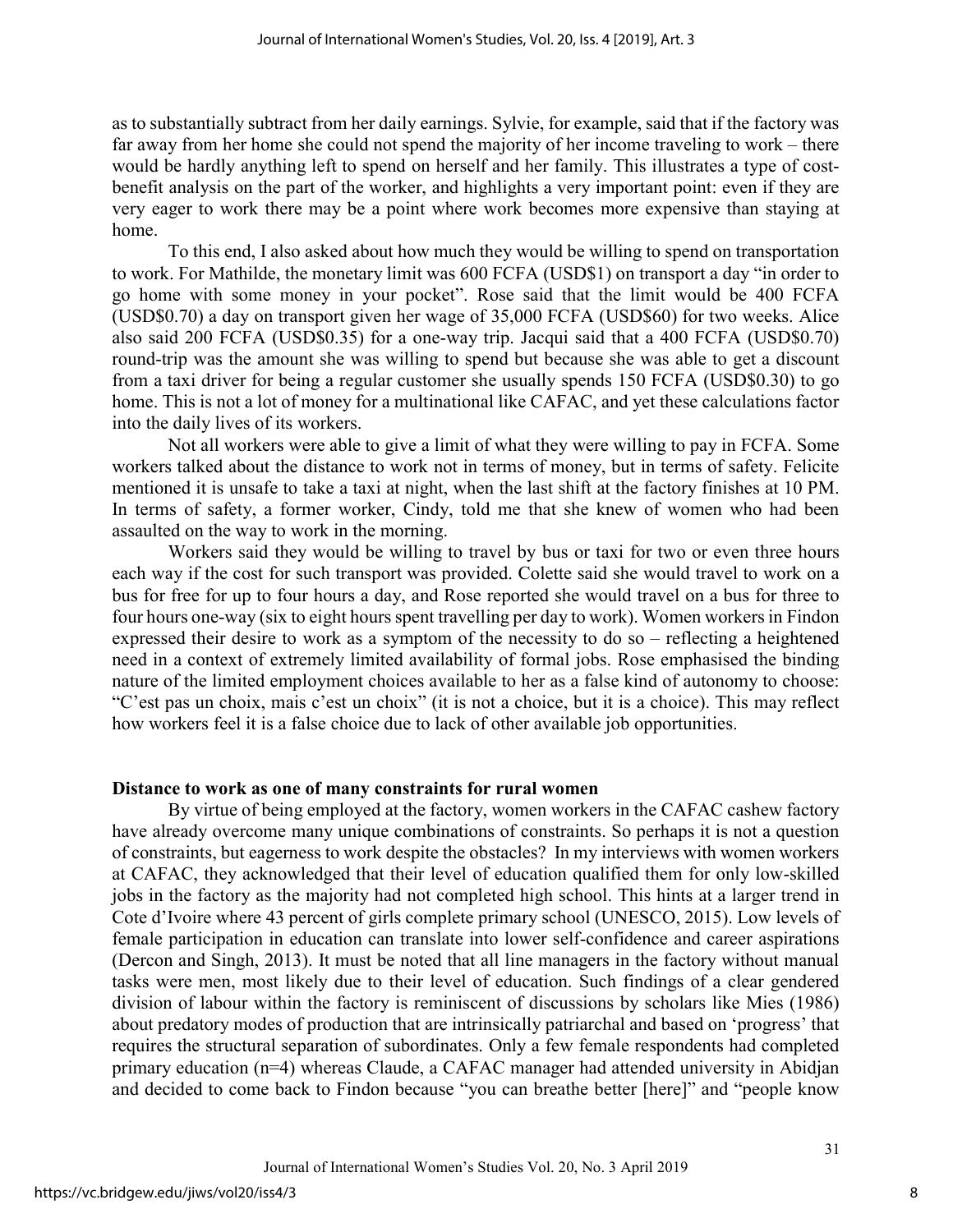who you are". Indeed, he was known in Findon as 'Claude-CAFAC' which might illustrate how central his job at the factory was to his identity and how he was perceived in the community.

Another important interaction between the topics of education and employment was that the majority of workers I spoke with had school-aged children. One woman told me that she decided to leave the house to work in the factory only once her children were old enough to go to school. During interviews, women often mentioned their responsibilities at home and the extent to which this influences labour market decisions. Of the five non-CAFAC workers I interviewed, only Susanne expressed an interest in working in the factory but was restricted in her ability to do so because of her two young children and the fact that she could rely on the income of her husband to provide for them.

Qualitative data collected for this research with workers at CAFAC suggests that women do consider distance from home as an important factor when choosing to work at the factory when they have children. One worker spoke to me about how the factory is close to her home so she can make arrangements for her child to come and eat lunch with her in the garden at midday. In fact, this is in line with historical evidence of women adapting to their double or triple burden of responsibilities at work and at home for as long as there have been humans. Archaeologists hypothesise that some of the most significant innovations in human history have stemmed from women's requirement to carry and care for young children while doing other work, for example the invention of the hunting net and baby sling which allow women to work while carrying a child. Scholars such as Gottlieb (2002) investigate the extent to which the mobility of women is hampered by pregnancy, nursing or childcare, and he includes examples from traditional West African markets and farms run by women with active work lives who retain their commitment to raising children. Parsons (1943) was one of the earliest sociologists to look at adaptation responses to changing gendered occupational roles in the United States. More recent work in Tanzania by Manzanera-Ruiz et al. (2016) investigates how men and women adapt to the changes in the production of cash crops in relation to household responsibilities, and the effect this has on women's empowerment.

# **Discussion**

Through interviews with women workers, distance to work can be seen as inextricably connected to a variety of other constraints for women including education levels, childcare responsibilities, and the availability of other economic opportunities. By virtue of already working at the factory, interviewed respondents are women who (i) do not experience distance as a constraint or barrier to employment, or (ii) have overcome distance as a constraint. During interviews, there exists a strong bias for respondents to appear as 'motivated workers' who are willing to do anything for a job. However, it is still possible that workers could have expressed an unwillingness to travel long distances, but they did not. Furthermore, it may not be possible for workers to imagine a counterfactual they have not experienced, i.e. working far from home when they live close by or vice-versa. The majority of women said they are willing to travel 5km by foot to get to work, a limit that could be a useful consideration for private sector actors and policymakers, thereby identifying the extensive margin of labour supply which is an important finding.

In trying to understand the question that motivated this research, the theory of spatial mismatch does seem to hold in low-income contexts characterised by job scarcity. If we understand spatial mismatch to be the cost workers bear, then CAFAC factories have reduced costs for workers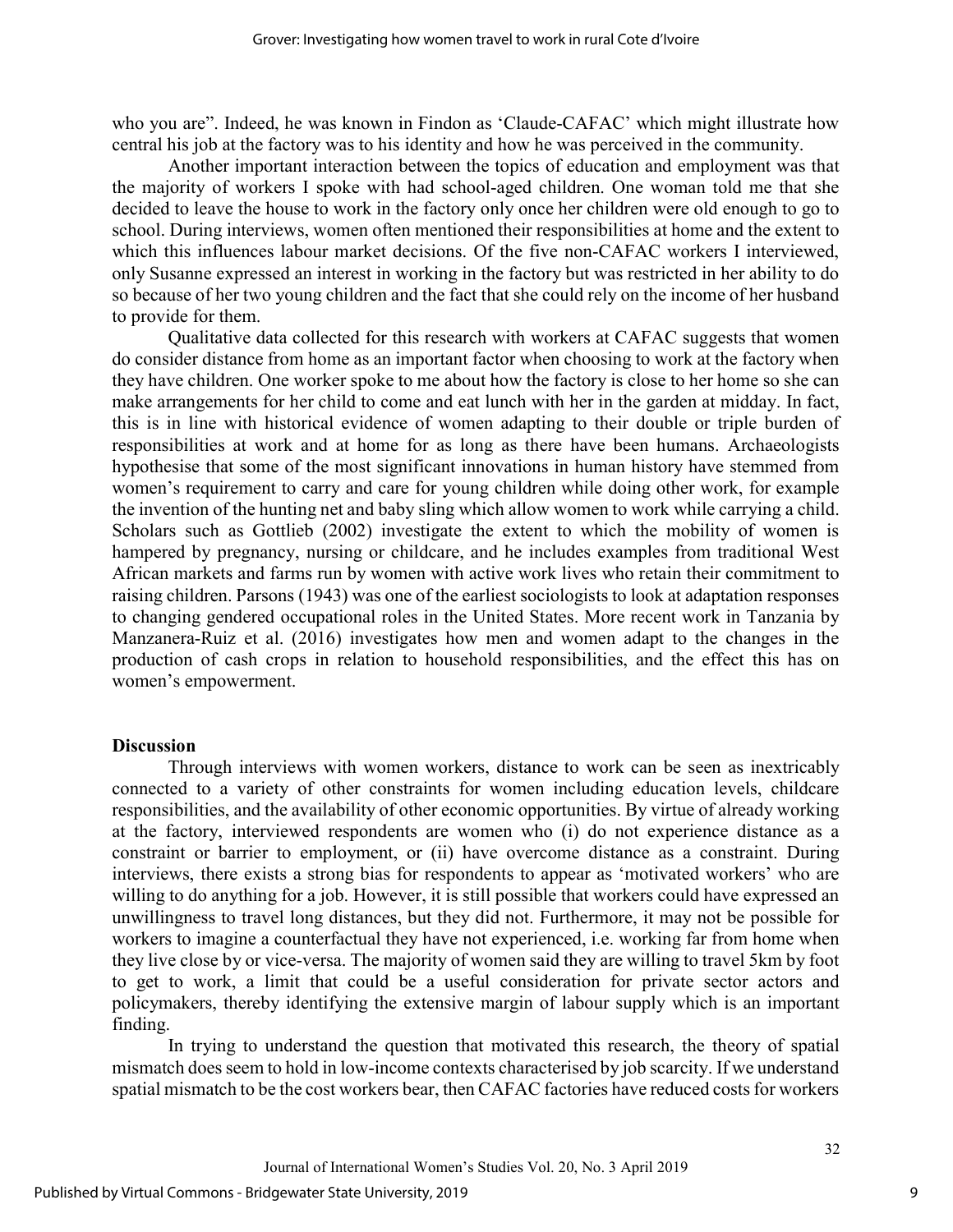by locating their factories closer to where workers live. For example, interviewed workers were able to bear financial costs for transportation by taxi if needed. However, there are costs to her security that do warrant further attention, especially if it is unsafe for her to travel some routes at certain times of the day. Some workers expressed their costs in terms of distance, and others expressed it as a function of time spent commuting. The most pressing constraint that respondents mentioned repeatedly was that of finances, and many workers were willing to travel many hours by bus if it was free.

In general, the puzzled faces of workers gave me the impression that this was the first time they had really thought about distance to work. But this was a specific methodological choice. Questions about distance to work are quite neutral and less sensitive than questions about other constraints, such as whether permission from a male relative is required for her to work in the factory. Indeed, after we had been talking for around 20 minutes a respondent named Celine who was an unmarried 22-year-old woman opened up and said she had to get permission from her father before going to work in the factory. I don't think she would have felt comfortable telling me that if it was the first question I asked immediately upon meeting.

Considerations about a woman's role at home and at work leaves us with more questions about how she is able to balance her responsibilities. Perhaps correcting the spatial mismatch is as much about reducing the costs and information asymmetries for workers as it is about increasing the time that workers can spend on other household and community tasks through a reduction of commuting times. By bringing together the theory of spatial mismatch with considerations of rural women's work inside and outside the household, we see opportunities to reduce her triple time burden in the spheres of the farm, factory, and family.

Oakley (2005) points to the reality that responsibility in the household may either restrict their work to the domain of the home or create a 'second shift problem' of unpaid housework and childcare in addition to waged work. Analysis from across 18 Sub-Saharan African countries, including Cote d'Ivoire,  $^{14}$  provides more recent evidence that African women on average have less available time to work in the job market because of their responsibility for housework and care work (Arbache et al, 2010). In his analysis of women's situation in the history of different economic modes of production, Engels (1942) identifies the effect capitalism has on the family unit as "progress in a contradictory way for women". On one hand, it draws women into wage labour, but once there, it intensifies her oppression by creating a double burden of economic exploitation and domestic labour (Pollert, 1983).

This potentially contradictory relationship between capitalism and the family<sup>15</sup> in the literature points to the tension between public and private spheres (Gardiner et al., 1975; Gardiner, 1995; Oakley, 2005; Pollert, 1983). According to Mies (1986) the division between public and private spheres historically traces it back to the European bourgeoisie of the late eighteenth century, when family started being considered private compared to the public realm of economic and political activity. That is to say, the responsibility of childcare and housework is seen as the

-

<sup>14</sup> The 18 countries covered in this study are: Burkina Faso, Burundi, Côte d'Ivoire, Cameroon, Ethiopia, The Gambia, Ghana, Guinea, Kenya, Madagascar, Malawi, Mauritania, Mozambique, Nigeria, São Tomé and Príncipe, Sierra Leone, Uganda, Zambia.

<sup>&</sup>lt;sup>15</sup> The family has rarely been treated as an economic system with its own form of oppressive labour relations (Delphy and Leonard, 1992 in Oakley, 2005); Chant (1997:33) reminds us that influence occurs on a two-way street, and to not forget 'how the family has influenced capitalism, including the structure of the labour force, and other aspects of society.'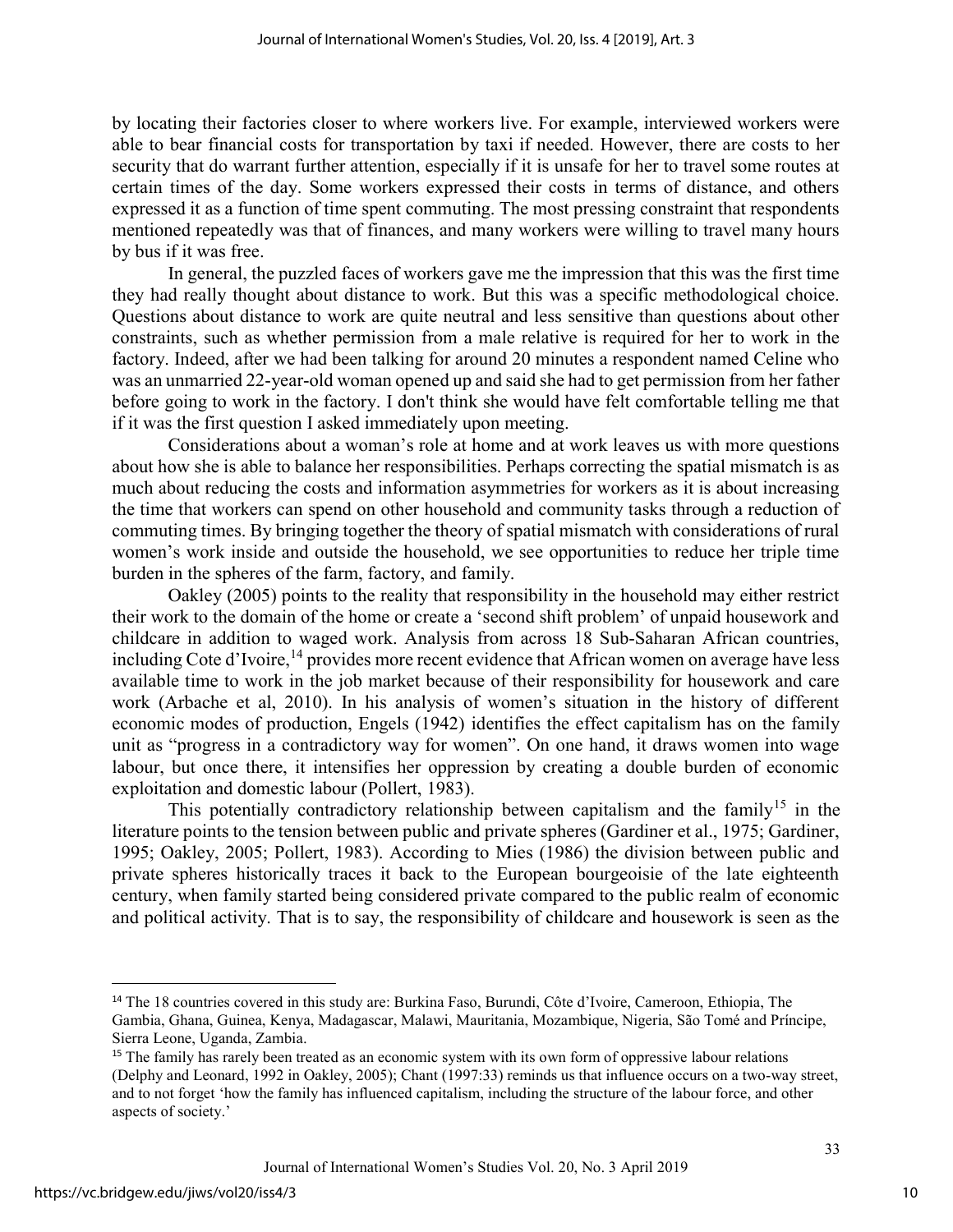private concern of the family or household<sup>16</sup> where decisions are also made about the sexual division of labour – who does what and how. Yet these decisions are shaped and formed by market forces outside the household. Federici (2012) finds the sexual division of labour between productive and reproductive work makes it possible for women's unpaid work to be exploited (see also Dalla Costa, 1974). Since class and sex oppression overlap<sup>17</sup>, women may experience exploitation from being both women and members of the working class (Chant 1997).

According to interviewed workers, these labour market decisions are often made in tandem with considerations of household welfare and how income can be used for the family. One worker told me she paid for the schooling of her younger sister and medicine for her father in addition to the household expenses for her three children and husband. After all, at its etymological base, economics is the "science of managing a household" coming from the Greek word oikonomia for oikos which means household, house, family (Sedlacek, 2011). Bold transformative ideas by authors such as Federici (2012), among others, call for the uprooting of deep gendered divisions of productive work and the international redistribution of reproductive labour that might have the potential to redefine the sexual division of labour for the benefit – or welfare - of all.

# Conclusion

l

In undertaking research with rural women in developing countries, this article aims to make these women and their lived experiences more visible. Of course these results from Findon cannot be generalised, but rather taken as illustrative examples of the lived reality of women factory workers in rural Cote d'Ivoire.

In the context of rapid urbanisation, there is potential for private sector firms to capitalise on latent labour supply in rural areas. The aim of this article was to look at the distance women travelled to work at a cashew factory in order to see if the spatial mismatch had been corrected. However, the successful correcting of the mismatch was found to be not so much in the commuting times that women report, which would be evidence that CAFAC has 'brought jobs to people' but rather by the extent to which shorter commuting times may potentially allow women to do other things to reduce her 'triple burden' of responsibilities: on the farm, in the factory, with the family.

During fieldwork, I spoke to working women who were highly motivated to work hard. For example, Mathilde said "if there was more [work], I would do more [work]. I don't want to do nothing." Juliette summarised the motivation expressed by all the workers I interviewed, when she said: "you must find a way to use your intelligence, your courage and your ideas." In job-scarce contexts with high levels of under-employment, agro-processing companies can almost locate their factories anywhere in rural Cote d'Ivoire and be assured a steady supply of low-skilled workers who are willing to work hard.

However, some workers did express limits to how far they are willing to travel to work, which is often related to how much income they are earning and the extent of their responsibilities at home. Appropriate socially - and spatially - informed interventions are needed to assist working

<sup>&</sup>lt;sup>16</sup> For our purposes households are defined in the same way they are in population censuses of developing countries, 'spatial units, where members live in the same dwelling and share basic domestic and/or reproductive activities such as cooking and eating' (Chant, 1997).

<sup>&</sup>lt;sup>17</sup> The interconnected between gender inequality and class inequality, though relevant, falls outside the scope of the discussion presently at hand. However, it is important to address here the understanding that 'inequality in resource allocation hit women the hardest, adding burdens to their powerlessness, but also affect women of other classes…inequalities that transcend barriers of class, race, ethnicity, religion and nationality. [As] recognition of these commonalities is crucial for clear-headed research but also effective action (Papanek, 1990).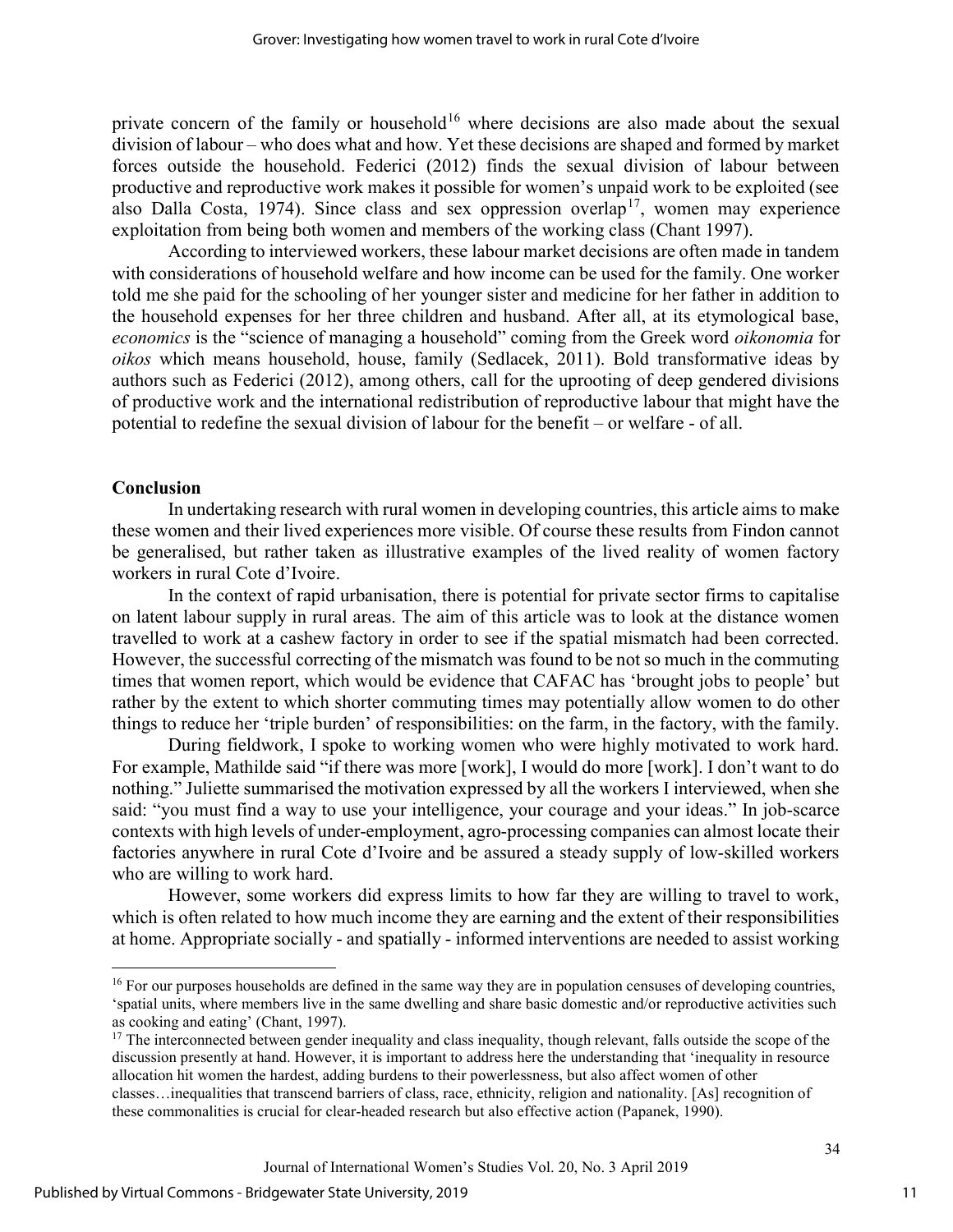women who are taking up formal jobs for the first time in their lives. Transport vouchers or free shuttles could go a long way in connecting low-income workers with jobs in the formal wage sector, and may reduce safety concerns for women who are walking to work. The infrastructure does exist to make this a viable possibility in Cote d'Ivoire due to the highly developed cocoa sector which set up transport corridors that connect most of the country. In addition, private sector actors who are looking to capitalise on the growing cashew sector in Cote d'Ivoire would do well to consider the location of the local labour supply when deciding where to locate agro-processing factories, while offering safe jobs that pay a living wage.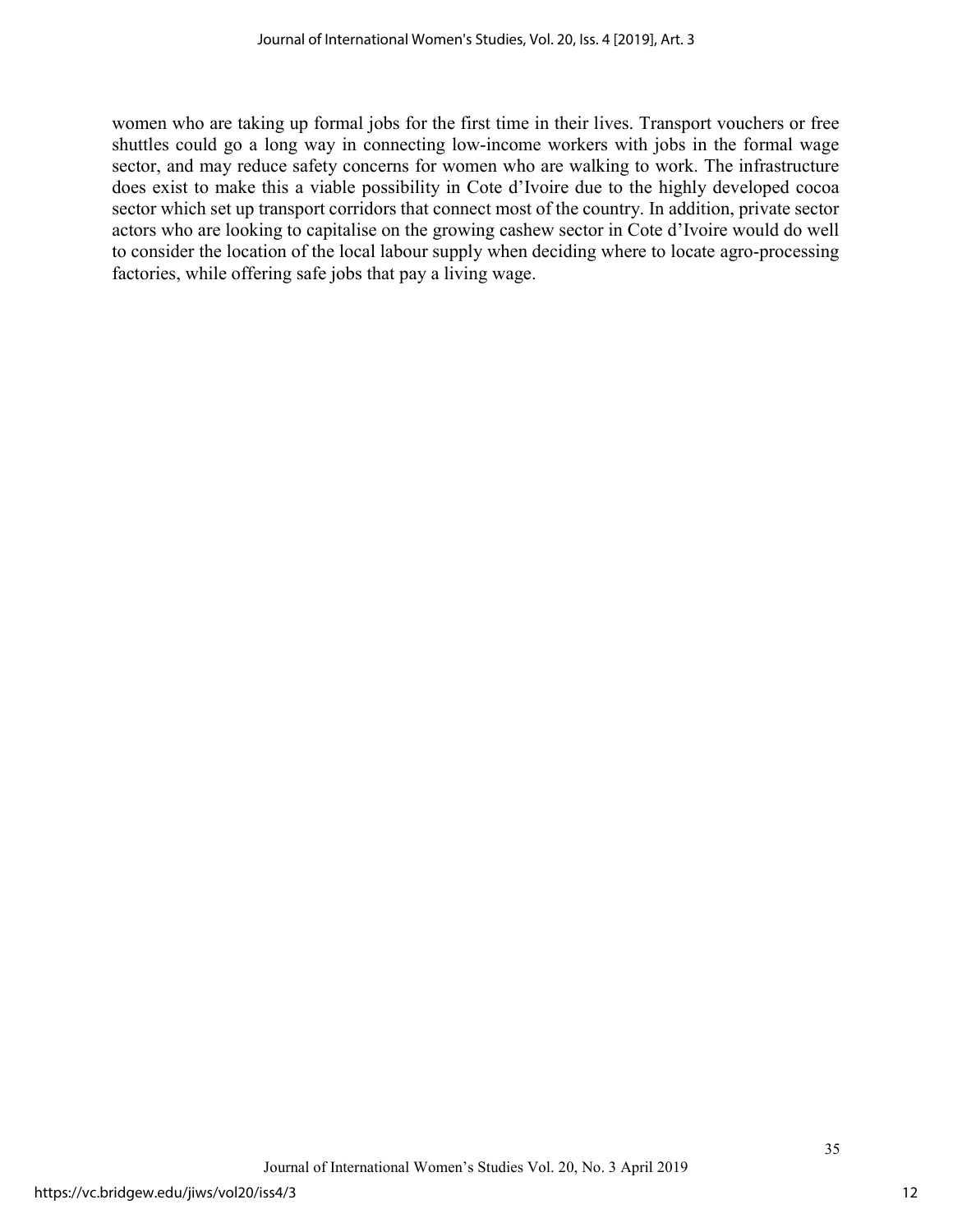# References

- African Development Bank (AfDB). (2012). "Urbanization in Africa". African DevelopmentBank. Web. 4 May 2018.
- Adam, C., Bevan, D., and Gollin, D.. (2016). "Rural-Urban Linkages, Public Investment and Transport Costs: The Case of Tanzania". CSAE Working Paper. Centre for the Study of African Economies. Oxford: Oxford University.
- Agarwal, B. 1997. "Bargaining and Gender Relations within and beyond the Household." Feminist Economics, 3(1).
- Arbache, J., Kolev, A., and E. Filipiak (ed.). 2010. Gender Disparities in Africa's Labor Market. Africa Development Forum Series. Washington, D.C: World Bank.
- Atkinson, R. & J. Flint, J. (2001). "Accessing Hidden and Hard-to-Reach Populations: Snowball Research Strategies". Social Research Update. University of Surrey: Department of Sociology.
- Borges, P. (2007). Women Empowered: Inspiring Change in the Emerging World. New York.
- Beegle, K., L., Christiaensen, A., Dabalen, & Gaddis, I. (2016), "Poverty in a Rising Africa", World Bank: Washington D.C.
- Breza, E. (2005). "Intrahousehold Resource Allocation in Hausa-speaking Nigeria: Uncovering Gender Assymmetries of Wealth and Savings Behavior." New Haven CT: Yale University Economics Department.
- Carter, M.R. & Barrett, C.B. (2006). "The Economics of Poverty Traps and Persistent Poverty: An Asset-Based Approach," Journal of Development Studies 42(2): 178-199.
- Chant, S. (1997). Women-headed households: Diversity and Dynamics in the Developing World. London: Macmillan Press.
- Christiaensen, L. & Kaminski, J. (2014). "Post-harvest loss in Sub-Saharan Africa -- what do farmers say?" Policy Research Working Paper. Washington, DC: The World Bank.
- Croke, K. & Smith, E.R. (2013). Cote d'Ivoire Gender Background Note. Washington, D.C.: Learning of Gender and Conflict in Africa (LOGICA).
- Dalla Costa, Maria. 1974. The Power of Women and the Subversion of the Community, Bristol, England: Falling Wall Press.
- Delphy, C. & Leonard, D. (1992). Familiar exploitation: A new analysis of marriage in contemporary Western societies, Cambridge: Polity Press.
- Dercon and A. Singh. 2013. "From Nutrition to Aspirations and Self-Efficacy: Gender Bias over Time among Children in Four Countries", World Development, 45: 31–50.
- Doss, C. (2002). "Men's crops? Women's crops? The gender patterns of cropping in Ghana". World Development, Vol. 30(11): 1987-2000.
- Duflo, E. (2012). "Women Empowerment and Economic Development", Journal of Economic Literature, 50(4).
- Engels, F. [1942], (1972). The Origin of the Family, Private Property and the State, in the light of the researches of Lewis H. Morgan, New York: International Publishers.
- Federici, S. (2012) Revolution at Point Zero: Housework, Reproduction, and Feminist Struggle, Brooklyn: Common Notions.
- Fields, G. (2014). "Self-Employment and Poverty in Developing Countries." IZA World of Labor. Bonn, Germany: IZA Institute of Labor Economics.
- Food and Agricultural Organization of the United Nations (FAO). (2012). FAOSTAT. Rome, Italy: FAO.

13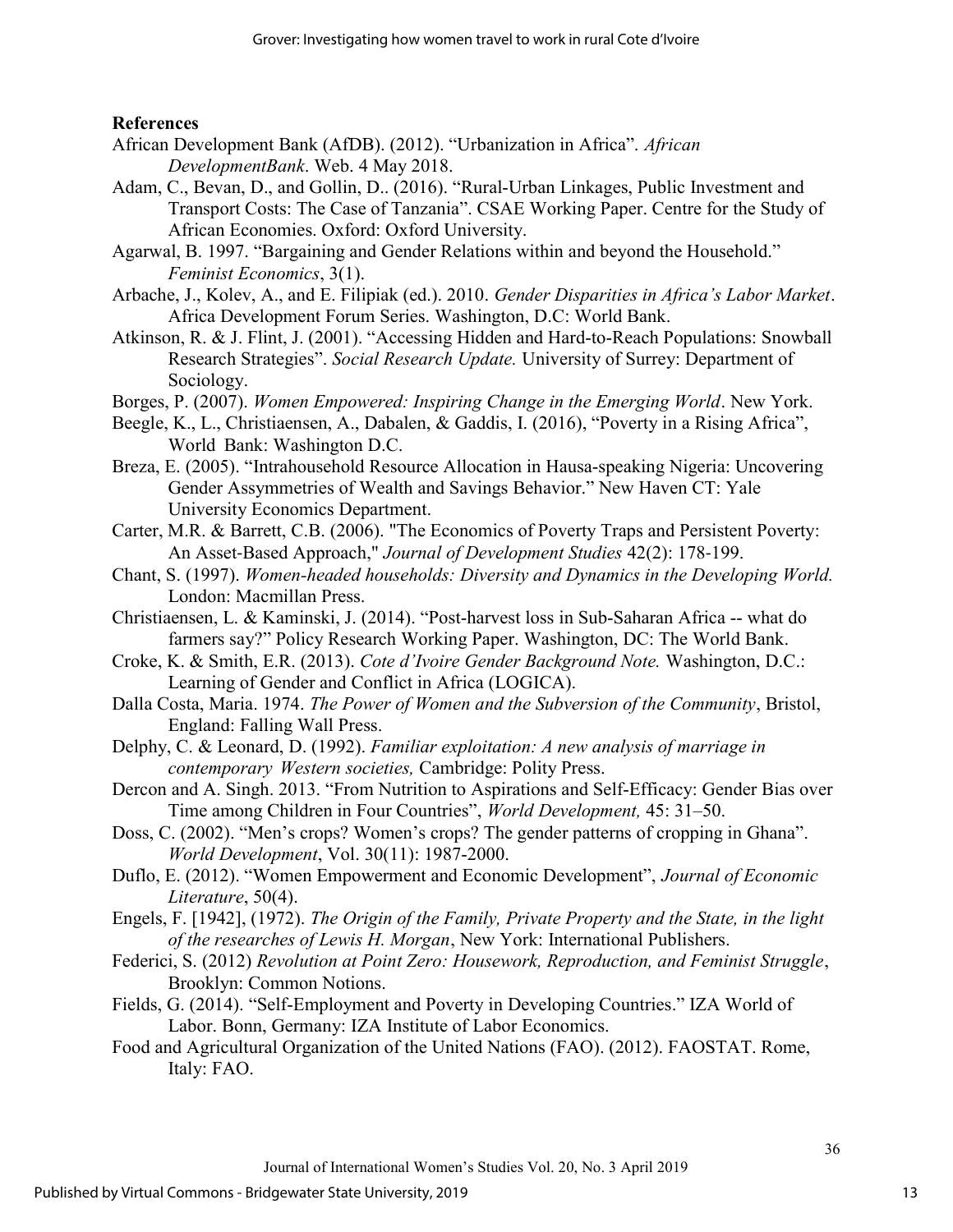- Gardiner, J., Himmelweit, S., & Mackintosh, M. (1975). "Women's Domestic Labour." Bulletin of the Conference of Socialist Economists, 4(1), 1-11.
- Gardiner, J. (1995). New thinking on the domestic labour debate, Research Working Paper. Leeds: University of Leeds, Gender Analysis and Policy Unit.
- Gobillion, L., Selod, H. & Zenou, Y. (2007). "The Mechanisms of Spatial Mismatch." Urban Studies, 44 (12). 2401–2427.
- Gottlieb, A. (2002). "Interpreting Gender and Sexuality: Approaches from Cultural Anthropology" in MacClancy, J. (ed.) Exotic No More: Anthropology on Front Lines. Chicago: University of Chicago.
- Guyer, P. (1997). Kant and the Claims of Taste. Cambridge: Cambridge University Press.
- Hallward-Driemeier, M. & Hasan, T. (2012). "Empowering Women: Legal Rights and Economic Opportunities in Africa". Washington D.C.: World Bank.
- Hellerstein, J. K. (2008). " Spatial mismatch or racial mismatch?" Journal of Urban Economics 64: 464-79.
- Houston, D. S. (2001). "Spatial barriers to employment within metropolitan areas". Glasgow: University of Glasgow.
- International Finance Corporation (IFC). (2013). IFC Jobs Study. Washington, D.C.: IFC.
- Ihlandfeldt, K. & Sjoquist, J. (1990). "Job accessibility and racial differences in youth employment rates", American Economic Review, 80: 267-275.
- Ihlandfeldt, K. & Sjoquist, J. (1998). "The spatial mismatch hypothesis: a review of recent studies and their implications for welfare reform", Housing Policy Debate, 9: 849 – 892.
- International Labour Organization (ILO). (2010). "Women in labour markets: Measuring progress and identifying challenges". Geneva: International Labour Organization.
- International Labour Organization (ILO). (2009). "Global Employment Trends for Women". Geneva: International Labor Organization.
- Kain, J. F. (1968). "Housing segregation, negro employment, and metropolitan decentralization". The Quarterly Journal of Economics, 82:175–197.
- Kasarda, J. (1985). Urban change and minority opportunities, in: P. Peterson (Ed.) The New Urban Reality, pp. 33 – 67. Washington, DC: Brookings Institution.
- Klugman, J & Twigg, S. (2015). "Gender at Work in Africa: Legal Constraints and Opportunities for Reform." Oxford Human Rights Hub. Oxford: University of Oxford.
- Maertens, M. (2006). "Sustainable agriculture intensification in forest frontier areas" Agricultural Economics, 34(2).
- Manzanera-Ruiz, R., Lizarraga, C. & Mwaipopo R. (2016). "Gender Inequality, Processes of Adaptation, and Female Local Initiatives in Cash Crop Production in Northern Tanzania." Rural Sociology, 81 (2): 143-171.
- Mbaye, A.A., N.C. Benjamin, S.S. Golub, and Ekomie J-J.T. (2014). "The Urban Informal Sector in Francophone Africa: Large Versus Small Enterprises in Benin, Burkina Faso and Senegal." Development Policy Research Unit, Working Paper 201405. Cape Town: University of Cape Town.
- Mies, M. (1986). "Chapter 3: Colonization and Housewifization". Patriarchy and Capital Accumulation on a World Scale: Women in the International Division of Labour. London and Atlantic Heights, N.J.: Zed Books.
- Oakley, A. (2005). The Ann Oakley Reader: Gender, women and social science. Bristol: Polity Press.